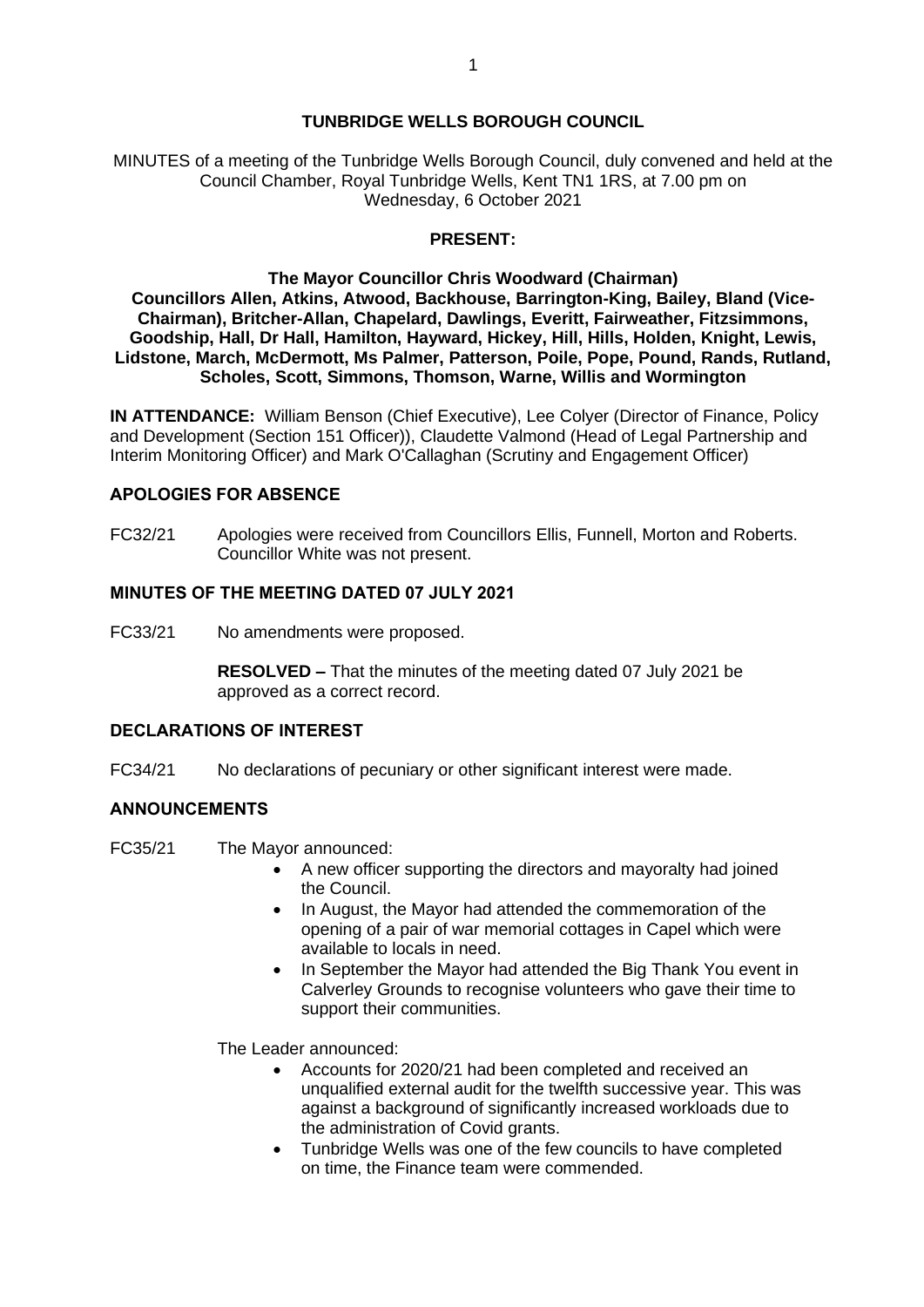The Portfolio Holder for Economic Development announced:

- Tunbridge Wells had again been voted by 'Which?' as the best place to live in Kent.
- Those involved in running local events were commended for helping to get back to normal life. The Puppetry Festival started 9 October.

The Portfolio Holder for the Environment announced:

- With the effects of climate change increasing, the delegates to COP26 were urged to show leadership in tackling the challenges.
- A new Climate Change officer had joined the council to drive forward local progress.

The Portfolio Holder for Culture and Leisure announced:

- Royal Tunbridge Wells had won gold and category winner in the Large Town category of Britain In Bloom.
- A large number of other prizes had been won in Tunbridge Wells In Bloom.

## **QUESTIONS FROM MEMBERS OF THE PUBLIC**

FC36/21 The Mayor advised that no questions from members of the public had been received under Council Procedure Rule 8.

### **QUESTIONS FROM MEMBERS OF THE COUNCIL**

FC37/21 The Mayor advised that six questions from members of the council had been received under Council Procedure Rule 10.

#### **1. Question from Councillor Rutland**

"In June of this year, you told the Courier newspaper that you were pushing for a meeting with the owners of the former cinema site in the middle of Tunbridge Wells. In the latest edition of the council's Local magazine, you stated that you wished 'to see if there is anything we can do about the cinema site'. What actions, meetings and conversations have taken place with the owners or other relevant parties since you were elected leader of the council in June?"

#### **Answer from Councillor Dawlings**

"In July I met with the owner and their agents as I indicated I intended to do. I emphasised the importance of the site to the town, the impatience we all feel at the site remaining undeveloped and the need for a quality development in such a key central part of the town. This meeting had led to further meetings with our planners, but pre-application planning meetings are in confidence and I'm afraid we must respect the confidence of those pre-application meetings."

[No supplementary question.]

## **2. Questions from Councillor Hayward**

"The black bins were purchased via ESPO which is a public sector owned professional buying organisation. The cheapest on the price list was taken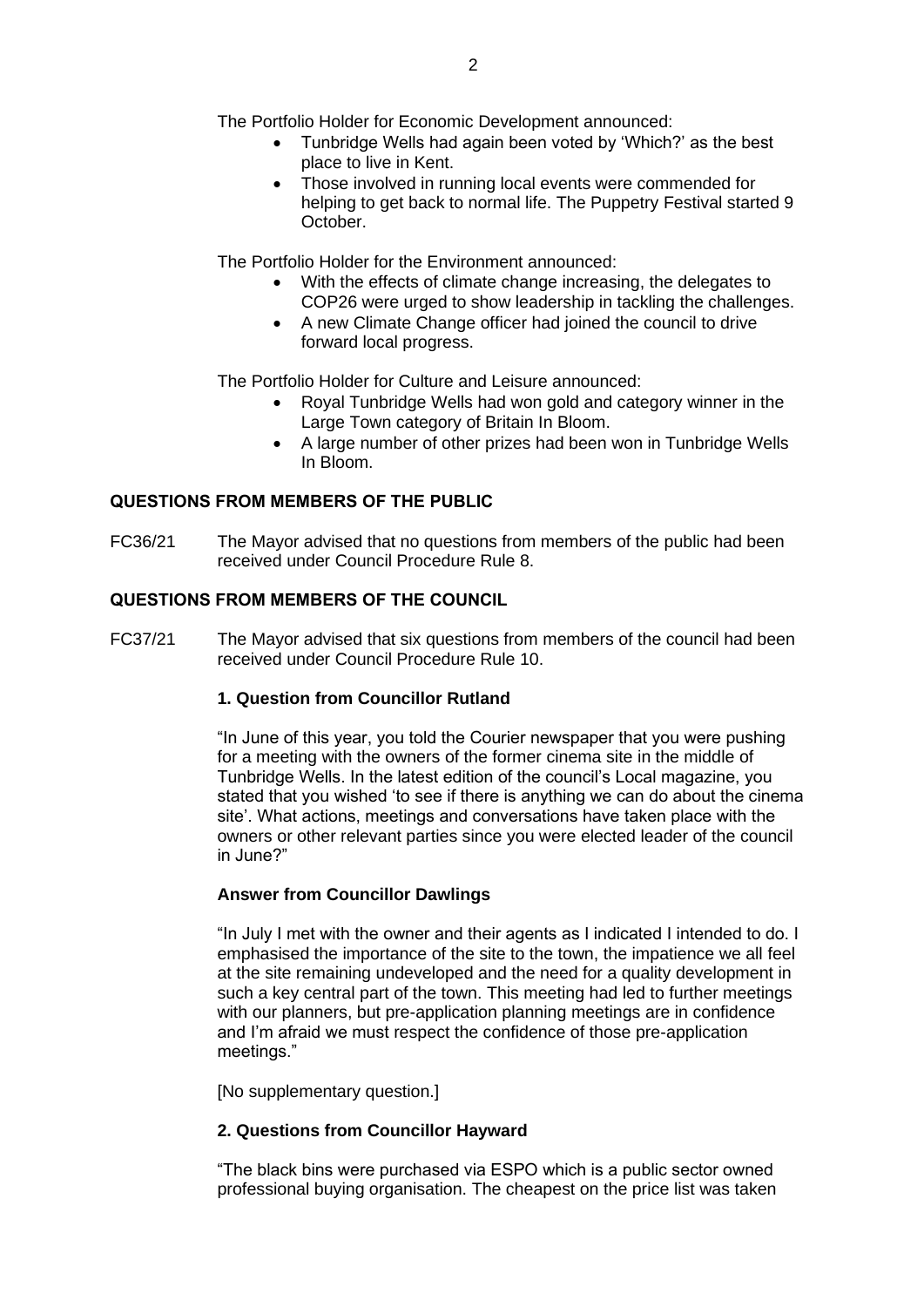and the Craemer bins with no virgin material purchased. The price quoted on ESPO and paid was that for a single order of 780 bins. About 44,000 were actually purchased. There is no option for suppliers to offer reduced pricing for larger quantities on the ESPO platform. Given the scale of the order and the need to demonstrate Value for Money, did the administration seek a reduced rate which, under the framework and required by procurement rules, reopens the competition to all suppliers?"

#### **Answer from Councillor Dawlings**

"I think you're mistaken. The black bins purchased are a blend of virgin material and recycled plastic. The Council utilised the ESPO – the Eastern Shires Purchasing Organisation – framework which is a fully compliant and approved route to the market. A full supplier engagement process was undertaken to ensure manufacturing timescales were achievable and that Brexit would not cause any adverse supply issues – this procurement process was undertaken in late 2018 when Brexit at that time was a very imminent problem. The Council requested best and final pricing from framework providers following our supplier engagement event and then placed call-off orders via the framework. A mini-competition would not open competition to the wider market, only to those suppliers approved under the ESPO framework. The blended bins which included recycled material were slightly cheaper than those with no recycled material."

#### **Supplementary question from Councillor Hayward**

How many [defective] bins have been refunded under warranty and will they be replaced by better-quality bins from a different supplier to avoid the repetition of the very expensive officer time in dealing with defective bins, of which there must be hundreds?

#### **Answer from Councillor Dawlings**

"I don't know, this was a joint procurement process with Tonbridge and Malling. I will ask and reply when I have an answer."

### **3. Question from Councillor Patterson**

"Does the Leader of the Council realise the offence and hurt caused by his article, on page 7 of the Local Magazine entitled 'Local Plan', to residents of Capel Parish? Why does he regard the historic countryside and infrastructure of Capel Parish as less valuable and less worthy of protection than other parishes in the Borough?"

#### **Answer from Councillor Dawlings**

"It's probably impossible to make a brief statement about a subject as sensitive as the Local Plan for anyone who lives near an area which is earmarked for significant development. Capel is one of those areas and I feel for anyone adversely affected by development near where they live and especially so when they love where they live. I think we are all aware there is a shortage of homes in our country and the pressure to provide more homes in the south east is unrelenting. The Pre-Submission Local Plan has wide cross-party support. I think just one member of your party opposed the Plan and I don't suppose that in supporting the plan any member was making a judgement on the historic countryside and infrastructure of Capel Parish, I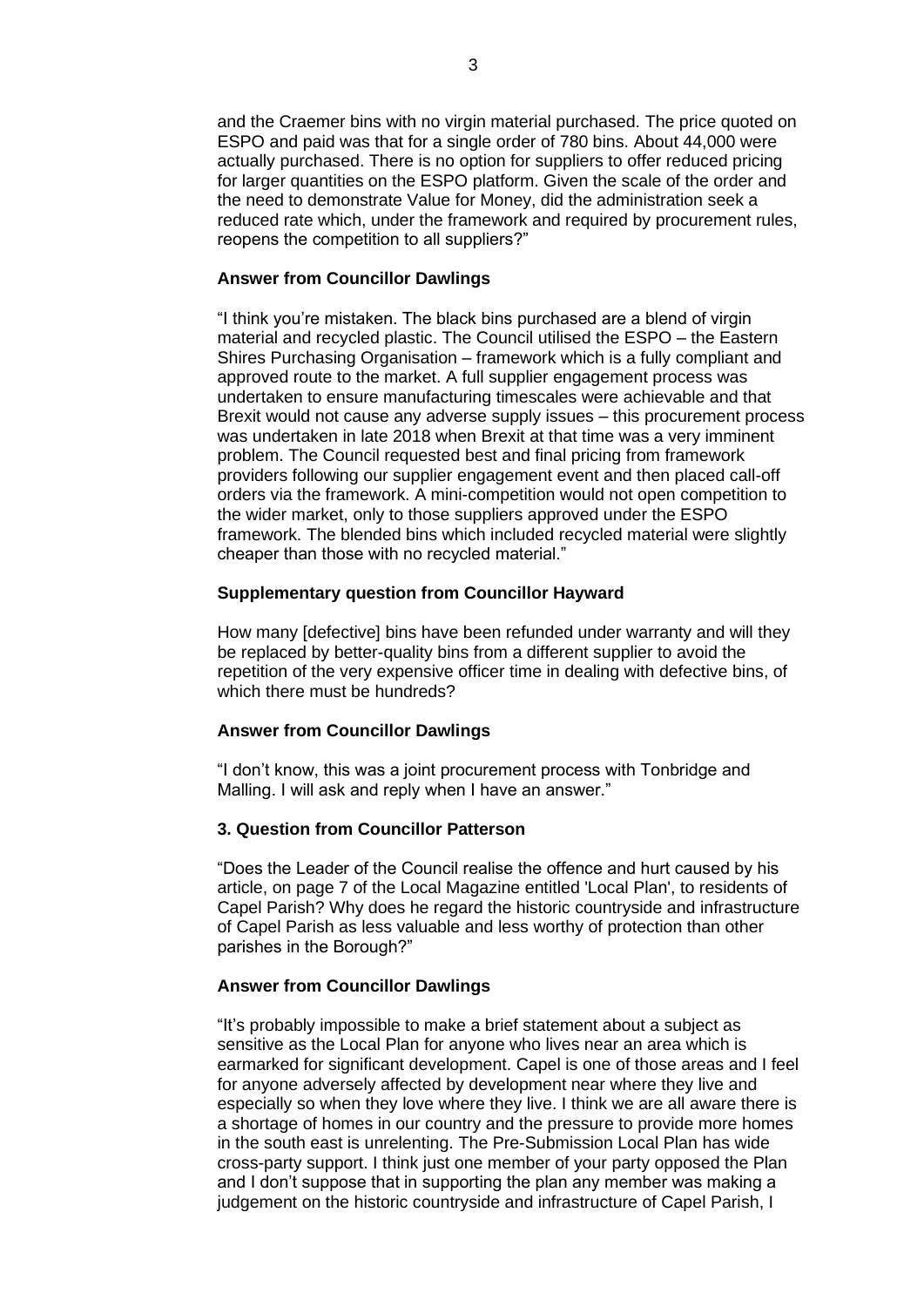certainly was not. To me, the Local Plan recognises the need to protect the area of outstanding natural beauty, the need to minimise the loss of green belt and the need for housing to be supported by the necessary infrastructure. The Local Plan includes policies that address environmental concerns, notably the principal of net gains to biodiversity. I also recognise both the dangers associated with not having a sound Local Plan, and the attendant consequences of development by appeal, and the benefits there are with having robust and up to date policies which are used on a daily basis – for example, in relation to boosting social rented affordable housing and supporting higher standards of design, sustainable construction and renewable energy use. I am confident we have produced a sound and sustainable Local Plan which has strongly sought to maximise opportunities for brown-field development. The Plan has been worked on for a number of years and is shortly to be a matter to be addressed by the independent Planning Inspector."

#### **Supplementary question from Councillor Patterson**

"Will Councillor Dawlings be making arrangements to visit Capel Parish to explain the ideas of his article?"

### **Answer from Councillor Dawlings**

"I would be very happy to come and talk to members of Capel Parish."

#### **4. Question from Councillor Pope**

"An increasing number of residents are complaining about the suspension of the garden waste collections and asking what they are expected to do with the garden waste that has been building up for 10 weeks. As the suspension of this paid-for service appears to be indefinite, what response can you provide for residents?"

#### **Answer from Councillor Bailey**

"The decision to temporarily suspend the garden waste service was taken due to the national shortage of HGV drivers. This is affecting crucial areas of the economy, including the distribution of food, fuel and medicine, as well as waste and recycling services around the country. Our contractor is taking urgent action to recruit the staff needed to resume the garden waste service. This has included substantially increasing pay, with the firm's pay rates for waste service drivers amongst the highest in Kent. However, the labour market is extremely challenging and it is taking time to secure the required staff. But this continues to be a priority, both for us and for the contractor, and we will restore the service - in full or in part - as soon as we possibly can. In the meantime, the Council's advice is that residents find other suitable ways to dispose of their garden waste, either by composting or by taking it to local Household Waste Recycling Centres. However, we fully accept that this is far from ideal and sincerely apologise for the inconvenience caused. The Council is not charging while the garden waste service is suspended, and existing contracts will be extended to make up for missed collections. So, all subscribers will receive the 26 collections they paid for."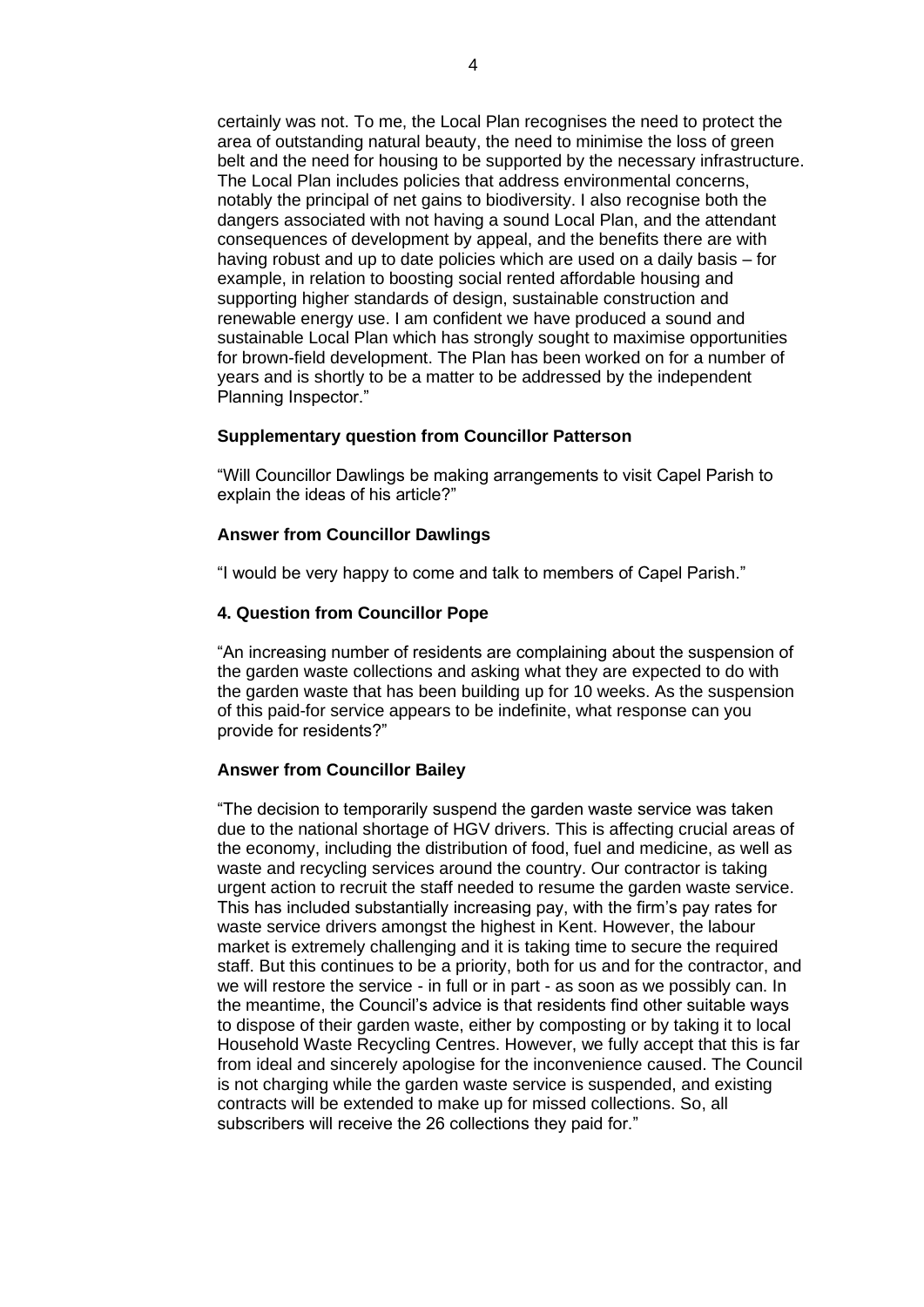### **Supplementary question from Councillor Pope**

"A large number of other councils have suspended these services and also had similar issues with staff shortages but most of them have either restarted the collections or have published dates when they will restart the collection of garden waste. Is there any indication of when the service may restart?"

## **Answer from Councillor Bailey**

"Councils have taken slightly different approaches to garden waste; some have tried to keep the services going despite suffering staff shortages and may have experienced delays to their main waste and recycling collections as a result. We decided to prioritise our waste and recycling collections by suspending the garden waste service and generally that has worked very well. In terms of timing, we are in constant discussions with Urbaser and we are monitoring their efforts to recruit the resources needed to restart the service but we have no date currently."

## **5. Question from Councillor Rutland**

"We are justifiably proud of the many creative businesses in Tunbridge Wells. However, in June, the contract for the redesign of the Amelia Scott website was awarded to Stunn Ltd, an agency based in Birmingham. Are steps being taken to review our procurement policy in order to create opportunities for local firms and suppliers?"

## **Answer from Councillor March**

"This tender was run as an open procedure via the Kent business portal and contracts finder, meaning it was advertised to all companies local to the Borough Council but also across the UK. This process provided opportunities for local businesses to engage with the council and take part I the tender but it also allows us the opportunity to test the market fully and ensure value. The government is currently assessing the regulations surrounding public sector procurement in the UK and we have taken an active role in responding to consultations. We are awaiting the outcome of this process and – coupled with the recent procurement policy notice regarding reserved contracts – we will look to implement changes to our processes in line with any new regulatory framework."

## **Supplementary question from Councillor Rutland**

"Currently, is there anything to stop the council directly inviting local businesses to pitch for these kinds of contracts? If not, does it do so as a matter of course."

## **Answer from Councillor March**

"All Tunbridge Wells and UK businesses can go through the Kent business portal and contracts finder. They have the ability to do so if they wish to, nothing is stopping them at all. In fact, with the Amelia we have had a variety of local and national suppliers working on the project: we have local architects from Canterbury, we have a technical team from Tunbridge Wells and the café franchise has gone to a Tunbridge Wells company. They all had the same opportunities."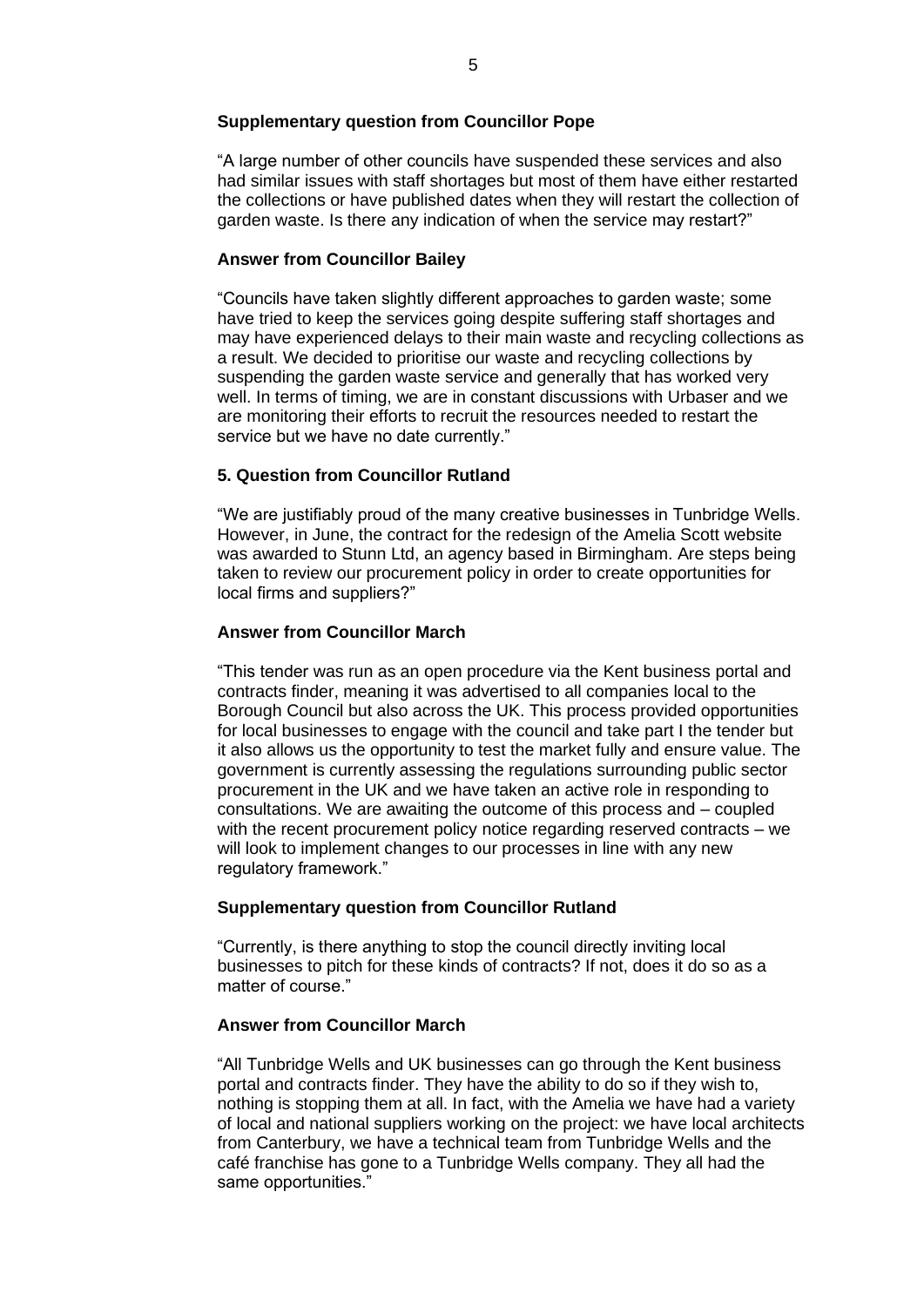#### **6. Question 6 from Councillor Patterson**

"Is Councillor McDermott aware of the recent report by eminent academics published by the Royal Academy of Engineering and supported by the Architects Journal, reported recently in the BBC on 24th September that says: 'Cement production alone causes 8% of global emissions. The construction industry should re-use existing buildings and foundations, to recycle their embodied emissions, instead of building new ones. 51% of the lifecycle of carbon from residential development is emitted before the building is first used.' With this in mind would he consider how the Pre-Submission Local Plan can be adapted to reuse existing buildings and reduce new build to further the Council's objective to be carbon neutral by 2030?"

#### **Answer from Councillor McDermott**

"You should be familiar with the fact that the embodied energy of existing buildings is a theme running through the Pre-Submission Local Plan including a presumption that unsustainable demolition will be avoided wherever possible. I am happy to email privately with further details but he might want to start with Strategic Policy STR7 on climate change, a strategic policy which guides the whole of the Local Plan, and policies EN1 and EN3 which encourages the use of low-carbon materials and sets out ambitious new standards for carbon reduction. If Councillor Patterson is serious about meeting the Council's climate change ambitions he will recognise the vital importance of the Local Plan in delivering this and the fact that the policies in the new Local Plan are far stronger than the existing policies on such matters."

#### **Supplementary question from Councillor Patterson**

"Given that TWBC target is to reduce annual carbon emissions 2,500 tonnes per annum to 750 tonnes per annum by 2030 and the foundations of 4,900 new houses alone will generate 17,000 tonnes, will the portfolio holder acknowledge that if the Local Plan, as it stands now, is implemented there is no chance of the borough being carbon neutral by 2030?"

#### **Answer from Councillor McDermott**

"Members have seen the extreme evidence base, topic papers and other supporting documents, such as the sustainability appraisal and infrastructure delivery plan, which have informed all the different aspects of the Local Plan. These are available on the Council's website and I refer Councillor Patterson to that information and documentation. I would also like to point out that with the Amelia Scott – we have done quite a good job there – when we took the bricks down we cleaned them all and them replaced them, that was 18,000 bricks. Similarly, there was a lot of oak panelling and such things in the building, 800ft of it, and we've repurposed those. These are examples of how we are working to do this."

In response to the Mayor's intervention, Councillor McDermott undertook to respond in writing.

#### [Answer provided after the meeting –

"The metric tonne per annum figures you refer to are those from the carbon audit of the operations of TWBC. The July 2019 Full Council resolution was that there is an ambition to make the Council's operations carbon neutral and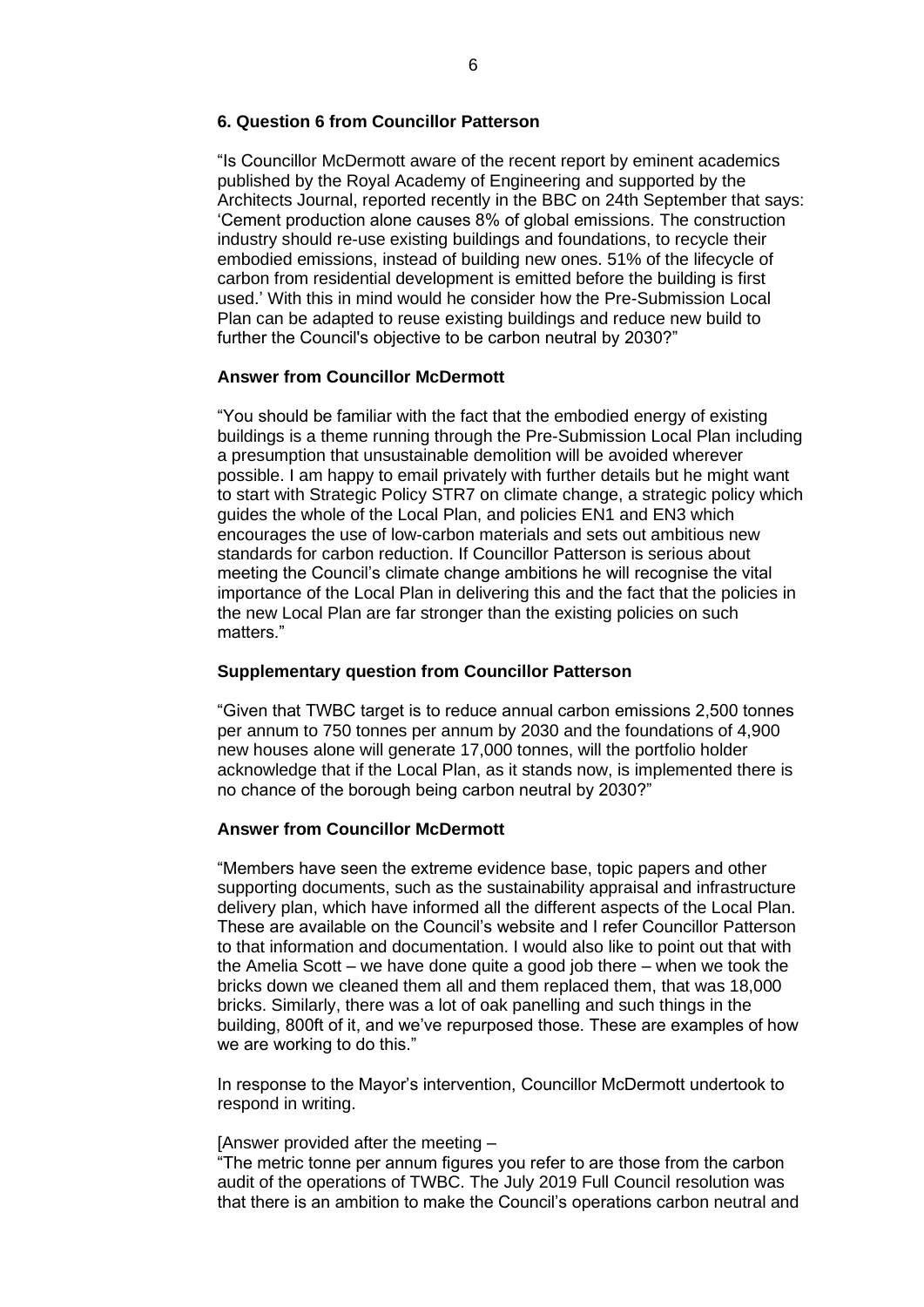these figures reflect this. Progress is starting on the Council's change in operations in order to bring about this reduction in carbon output towards the ambition for 2030.

I am assuming that the figure of 4900 new homes refers to the number of new homes which are proposed to be allocated in the parish of Capel in the Pre-Submission Local Plan – I have heard you use that figure before. It is important to remember that it is expected that c.750 houses would be delivered in Tudeley and c.1050 in east Capel, by the end of March 2030.

I believe you are conflating two issues here: the carbon emissions from the operation of the Council and carbon embodied in the production of cement. I have no reason at this time to think that the Council will not realise its ambitions of its operations being carbon neutral by 2030.

The Council's 2019 resolution recognised that the combined work of the wider community, including businesses, organisations and individuals is needed to realise the goal of carbon neutrality for the borough by 2030. As I set out in my response to your first question, the Local Plan contains a number of policies that will work towards this, being far stronger and more stringent than current ones.

The construction of buildings will increase carbon emissions but this must be balanced against a variety of other improvements which are being made by society and businesses across the borough (and region), including in terms of vehicle efficiency, reduced commuting through increased working from home, extending tree cover, more active travel, changes in farming practices, etc and carbon offsetting through, for example the planting of additional trees.

Therefore, I will not and cannot agree to your request, and I remain optimistic that the goal of carbon neutrality for the borough will be reached by 2030."]

### **NOTICE OF USE OF URGENCY PROCEDURES**

FC38/21 Councillor Woodward moved, and Councillor Bland seconded, the recommendation set out in the notice on the agenda.

The Mayor took a vote on the motion by affirmation.

**RESOLVED –** That the use of the Call-In and Urgency procedure in accordance with Overview and Scrutiny Procedure Rule 14 in respect of Cabinet decision: PSPO 2021 – Three-month extension of two 2018 measures and formal approval of other three-year extensions made on 23 September 2021 be noted.

### **AMENDMENTS TO THE CONSTITUTION: ELECTRONIC SIGNATURES AND DOCUMENT SEALING**

FC39/21 Councillor Simmons moved, and Councillor Backhouse seconded, the recommendation set out in the report on the agenda.

Debate included:

- Sealing of documents was a necessary process but difficult to implement securely with remote and flexible working practices.
- The proposed amendments were minor in nature.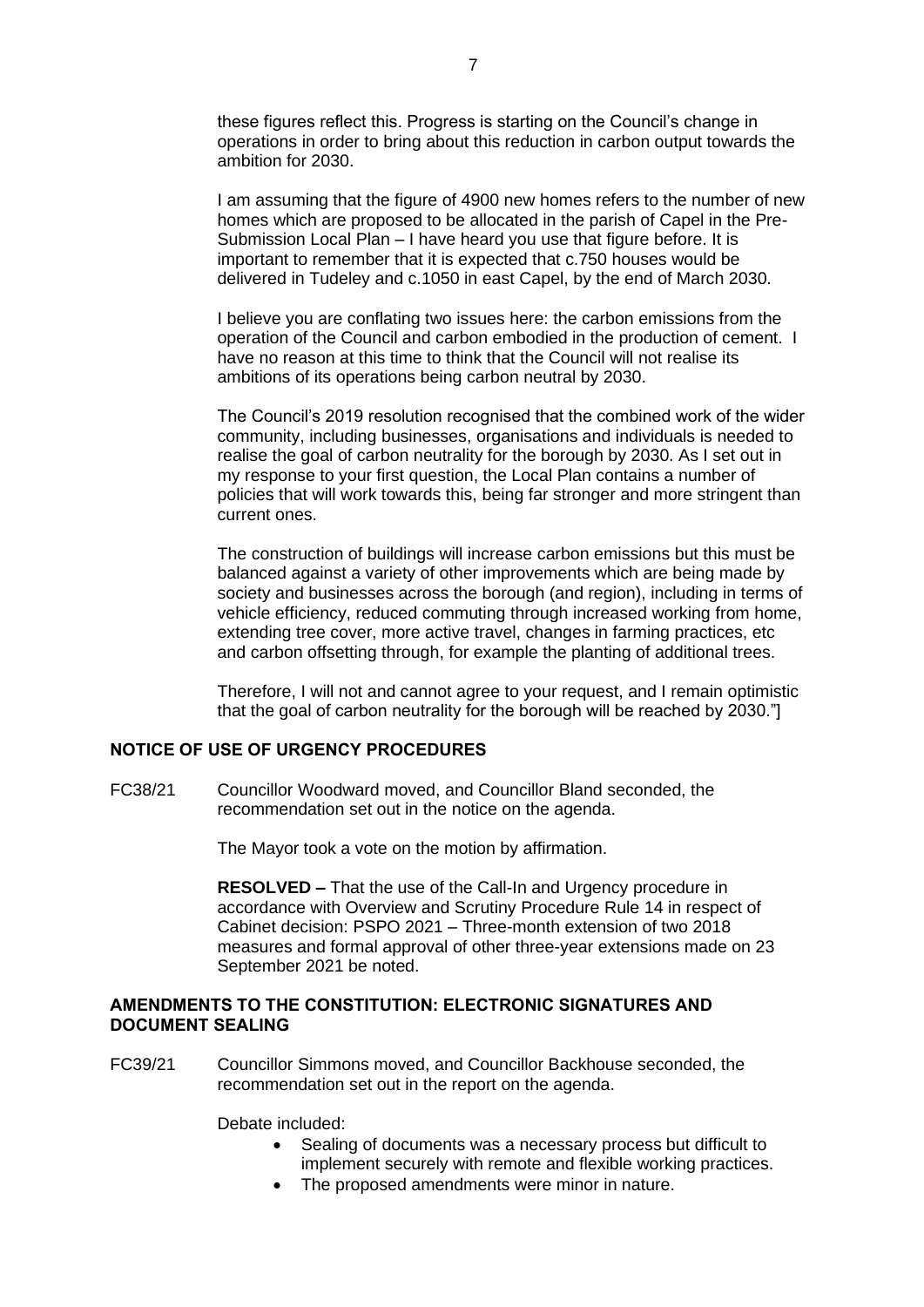• The recommendation was approved by the Audit and Governance Committee.

The Mayor took a vote on the motion by affirmation.

**RESOLVED –** That the amendments to the Constitution as set out in paragraph 1.5 of the report be approved.

### **LAMBERHURST NEIGHBOURHOOD DEVELOPMENT PLAN**

FC40/21 Councillor Dr Hall moved, and Councillor McDermott seconded, recommendations one and two (not three) as set out in the report on the agenda.

Debate included:

- Neighbourhood planning was widely supported.
- The Plan balanced local history with sustainable development.
- The efforts of the many people involved were commended.
- Recommendation three in the report was not necessary as a Strategic Environmental Assessment (SEA) was not required for the purposes of this particular Neighbourhood Plan.

The Mayor took a vote on the motion by affirmation.

#### **RESOLVED –**

- 1. That, following a favourable local Referendum result in relation to the use of the Lamberhurst Neighbourhood Development Plan to help in the determination of planning applications in the Parish Neighbourhood Area, the Lamberhurst Neighbourhood Development Plan be formally 'made' (adopted) and become part of the statutory Development Plan for the area with immediate effect; and
- 2. That the Lamberhurst Neighbourhood Development Plan Decision Statement (post-Referendum) shown at Appendix A to the report be published.

# **COUNCIL TAX REDUCTIONS SCHEME 2022-23**

FC41/21 Councillor Dawlings moved, and Councillor Scott seconded, the recommendations set out in the report on the agenda.

Debate included:

- This was a new scheme introduced in 2021/22 and had not yet completed a full year in operation.
- Positive feedback had been received including from the Citizens Advice Bureau.
- The new scheme was easy to understand.
- The Council could choose to give 100 per cent relief to those most in need.
- Those in receipt of maximum Universal Credit, the poorest, still had to pay £200-300 Council Tax under the scheme.
- Availability of disposable income affected many other aspects of poverty.
- Members should spend time at the Gateway to fully understand the issues affecting those on low incomes.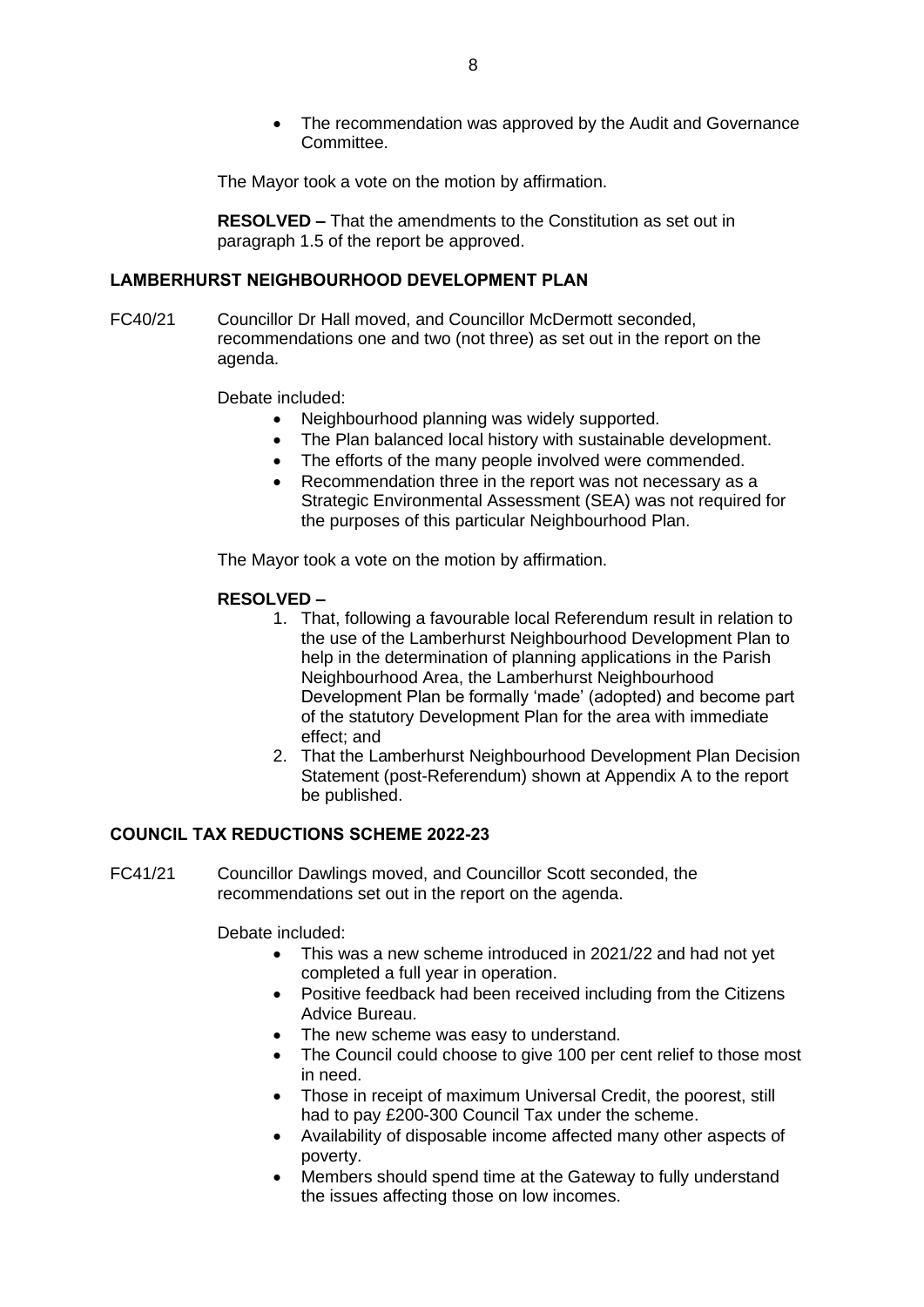- The Council should show leadership in increasing the relief and not just follow others.
- Council Tax paid was taken into account when calculating other benefits.

In response to a request for clarification in the event that the motion was rejected, the Chief Executive and Director of Finance (Section 151 Officer) advised:

- The report had been considered by the Finance and Governance Cabinet Advisory Board and Cabinet where detailed questions could have been asked of officers before being presented to Full Council.
- The proposals had been consulted on and any change at this stage would require new consultation.
- Any changes to the relief would need to be funded by the Council which would have significant implications.
- It was a legal requirement to review the scheme each year. The motion would allow the current scheme to continue and a full review could be undertaken next year.

Debate continued:

- The government had announced a Household Support Fund to further assist with food and energy costs.
- The current scheme and the Council's support of services such as Citizens' Advice was generous.
- TWBC only received ten per cent of Council Tax. The cost to unilaterally offer 100 per cent relief would need to be borne by the Council.
- Relief between 75 and 85 per cent was normal.
- A review should be undertaken once a full year's data had been completed.

Councillor Pound requested a recorded vote on the motion.

Members who voted for the motion: Councillors Allen, Atwood, Backhouse, Bailey, Barrington-King, Bland, Chapelard, Dawlings, Fairweather, Goodship, C. Hall, Dr Hall, Hamilton, Hickey, B. Hills, Holden, Lidstone, March, McDermott, Ms Palmer, Poile, Rands, Rutland, Scholes, Scott, Simmons, Thomson, Warne and Woodward. (29)

Members who voted against the motion: Councillors Atkins, Britcher-Allan, Everitt, D. Hill, Lewis, Pound and Willis. (7)

Members who abstained from voting: Councillors Fitzsimmons, Hayward, Knight, Patterson, Pope and Wormington. (6)

#### **RESOLVED –**

- 1. That the progress of the inaugural year of the income banded Council Tax Reduction Scheme be noted; and
- 2. That no changes be made to the Council Tax Reduction Scheme for 2022-2023.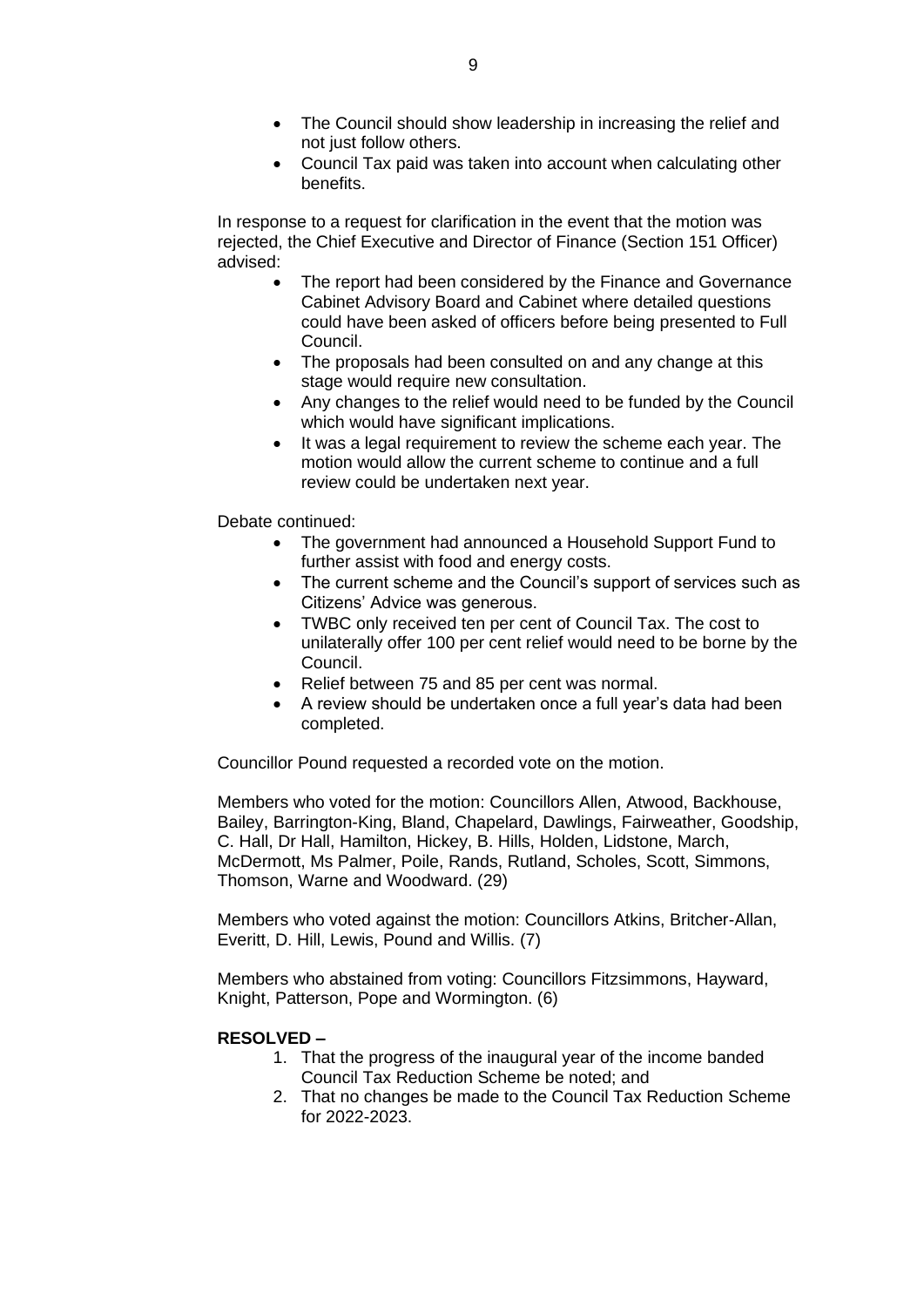### **ELECTORAL REVIEW: COUNCIL SIZE**

FC42/21 Councillor Barrington-King moved, and Councillor Holden seconded, the recommendations set out in the report on the agenda.

Debate on the motion included:

- The recommendation from the General Purposes Committee for keeping the number of members at 48 followed several workshops and a public consultation.
- The size of the Council should be based on the numbers needed for the council to function effectively.
- The public consultation showed a majority favouring no reduction.
- Partner organisations, including parish councils favoured the status quo.
- The higher the ratio of representatives to electors the better.
- Saving money or conforming to average ratios elsewhere were not sufficient reasons to change.
- A reduction in numbers as a form of appeasing the Boundary Commissions in the hope of avoiding steeper cuts was not sufficient reason to change.
- Workload of councillors had not reduced contracted services still needed overseeing, ward work had not lessened and modern communication technology had increased the amount of contact with residents.
- Retaining 48 members was justified.

Councillor Dawlings moved, and Councillor Pound seconded, an amendment that the Council's submission to the Local Government Boundary Commission on Council Size be amended to recommend that the number of councillors be 39.

Debate on the amendment included:

- The number of direct council functions had reduced significantly since the last review.
- New communication methods had made it easier to engage with residents.
- The loss of Revenue Support Grant and limited other sources of income put tight restrictions on the council's resources.
- Fewer meetings were being held and many meetings were now held online, reducing the time and travel required of councillors.
- Considering the reduction in workload, maintaining the number of councillors was not justified.
- 39 members was justified and more likely to be accepted by the Boundary Commission.
- The public consultation showed a majority in favour of keeping the same or increasing the number of members.
- Councillor's workload had not reduced.
- Population was expected to grow by 30,000 over the next 20 years.
- A reduction in members would reduce the talent pool and range of experience from which to draw committee and cabinet members.
- The fewer members the larger and less representative the wards.
- Fewer members would increase the workload and time commitment which could deter those with work or childcare responsibilities from standing for election.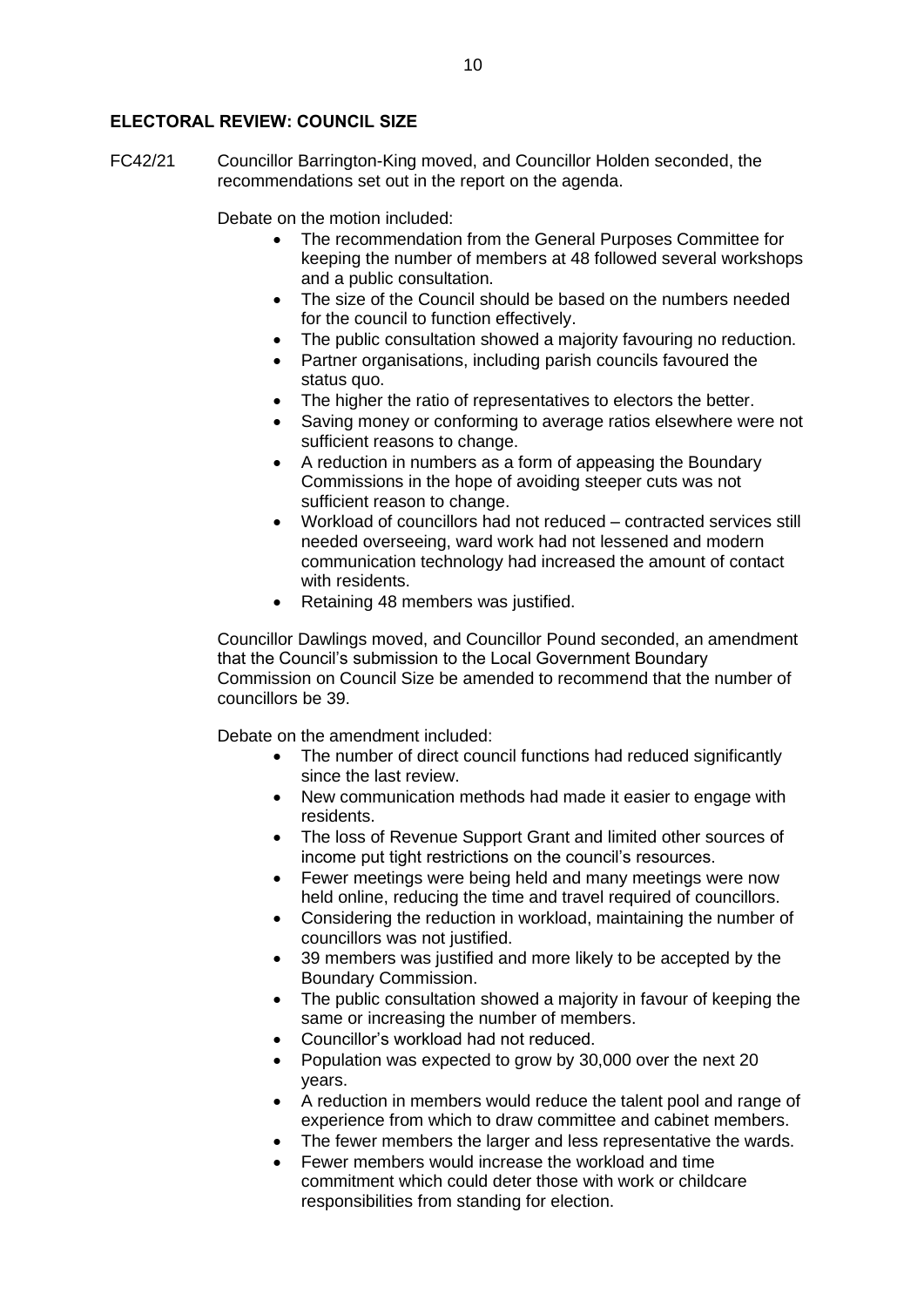- Reducing opportunities for those with work or childcare responsibilities would disproportionately affect young people and women, two groups already under-represented on the Council.
- The work of the General Purposes Committee had demonstrated that the number of members needed for the Council to function was closer to 48.
- The submission to the Boundary Commission should be based on evidence.
- The submission to the Boundary Commission should not be based on what the Council thinks the Commission wants to hear.
- Significant changes would be coming as a result of the earlier decision to retain elections by-thirds. Ward boundaries would change in any case.
- Continuing efficiencies and new technology would reduce the workload on councillors.
- Much of the work of councillors was 'behind the scenes' and this was not always appreciated by residents. A reduction in councillors would reduce the influence of residents.
- The average ratio quoted by the Boundary Commission was a useful guide. Tunbridge Wells was not so special that the ratio was not relevant.
- The workload of Councillors was not equal and there was spare capacity.
- The main barrier to people wanting to be councillors was the belief they would not be influential, fewer councillors would increase the influence of each councillor and encourage more people to come forward.
- All wards would be three-member in future, ward work could be shared.
- Tunbridge Wells was over-represented compared to other similar authorities.

The Mayor took a recorded vote on the amendment.

Members who voted for the amendment: Councillors Allen, Bland, Britcher-Allan, Dawlings, Everitt, Fairweather, Goodship, Hamilton, Hayward, D. Hill, Knight, Lewis, March, McDermott, Pound, Scott, Warne, Willis and Woodward. (19)

Members who voted against the amendment: Councillors Atkins, Backhouse, Bailey, Barrington-King, Chapelard, Fitzsimmons, C. Hall, Dr Hall, B. Hills, Holden, Lidstone, Ms Palmer, Patterson, Poile, Rands, Rutland, Scholes, Simmons, Thomson and Wormington. (20)

Members who abstained from voting: Councillors Atwood, Hickey and Pope. (3)

## **AMENDMENT NOT CARRIED**

Debate returned to the original motion (keeping the number of members at 48):

• No further comments.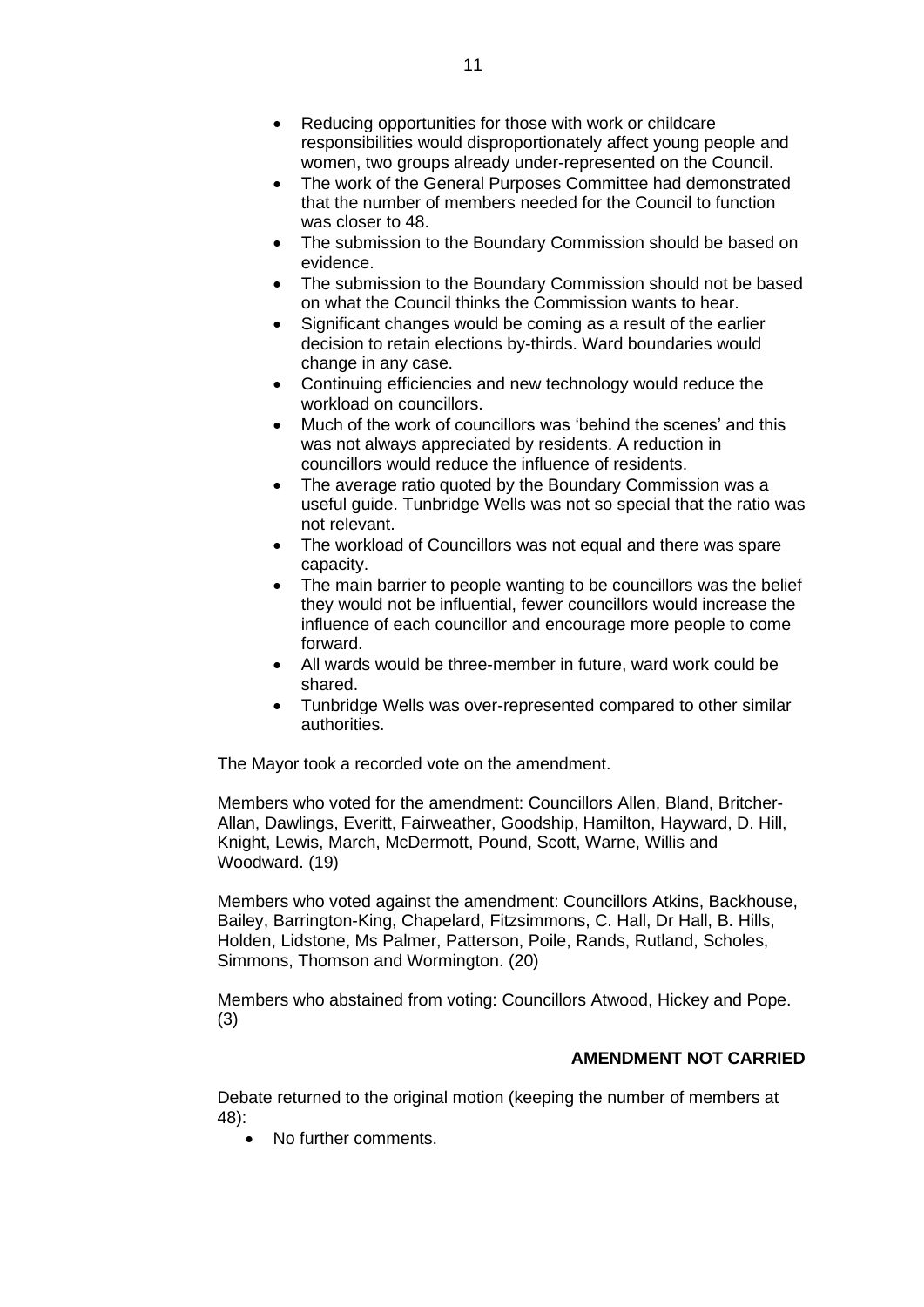The Mayor took a recorded vote on the motion.

Members who voted for the motion: Councillors Atkins, Atwood, Backhouse, Bailey, Barrington-King, Chapelard, Fairweather, Fitzsimmons, C. Hall, Dr Hall, B. Hills, Holden, Lewis, Lidstone, Ms Palmer, Patterson, Poile, Pope, Rands, Rutland, Scholes, Simmons, Thomson and Wormington. (24)

Members who voted against the motion: Councillors Allen, Bland, Dawlings, Everitt, Goodship, Hamilton, D. Hill, McDermott, Pound, Scott, Willis and Woodward. (12)

Members who abstained from voting: Councillors Britcher-Allan, Hayward, Hickey, Knight, March and Warne. (6)

## **RESOLVED –**

- 1. That the Council Size Submission (the Submission) at appendix A be approved and submitted to the Local Government Boundary Commission (the Commission) for England by 1 November 2021; and
- 2. That authority be delegated to the Head of Policy and Governance in consultation with Group Leaders to make such amendments to the Submission as are necessary to give effect to the resolutions passed by Full Council prior to the Submission being submitted to the Commission.

# **APPOINTMENT OF MONITORING OFFICER**

FC43/21 Councillor Dawlings moved, and Councillor Simmons seconded, the recommendations set out in the report on the agenda.

Debate included:

- It was a legal requirement to have a Monitoring Officer.
- An interim Monitoring Officer was being appointed pending the appointment of a permanent replacement.
- Claudette Valmond was eminently qualified and well experienced.

The Mayor took a vote on the motion by affirmation.

## **RESOLVED –**

- 1. That Claudette Valmond be appointed as the Interim Head of Legal Partnership and Monitoring Officer for the Council, with effect from 24 October 2021; and
- 2. That the Interim Head of Legal Partnership be authorised to exercise the Head of Legal Partnership's delegated functions and responsibilities in the Council's Constitution, with effect from 24 October 2021.

## **TOWN HALL**

FC44/21 Councillor Dawlings moved, and Councillor Hayward seconded, the recommendations set out in the report on the agenda.

Debate included:

- Space within the Town Hall was surplus to requirement.
- Demand for co-working space was well established.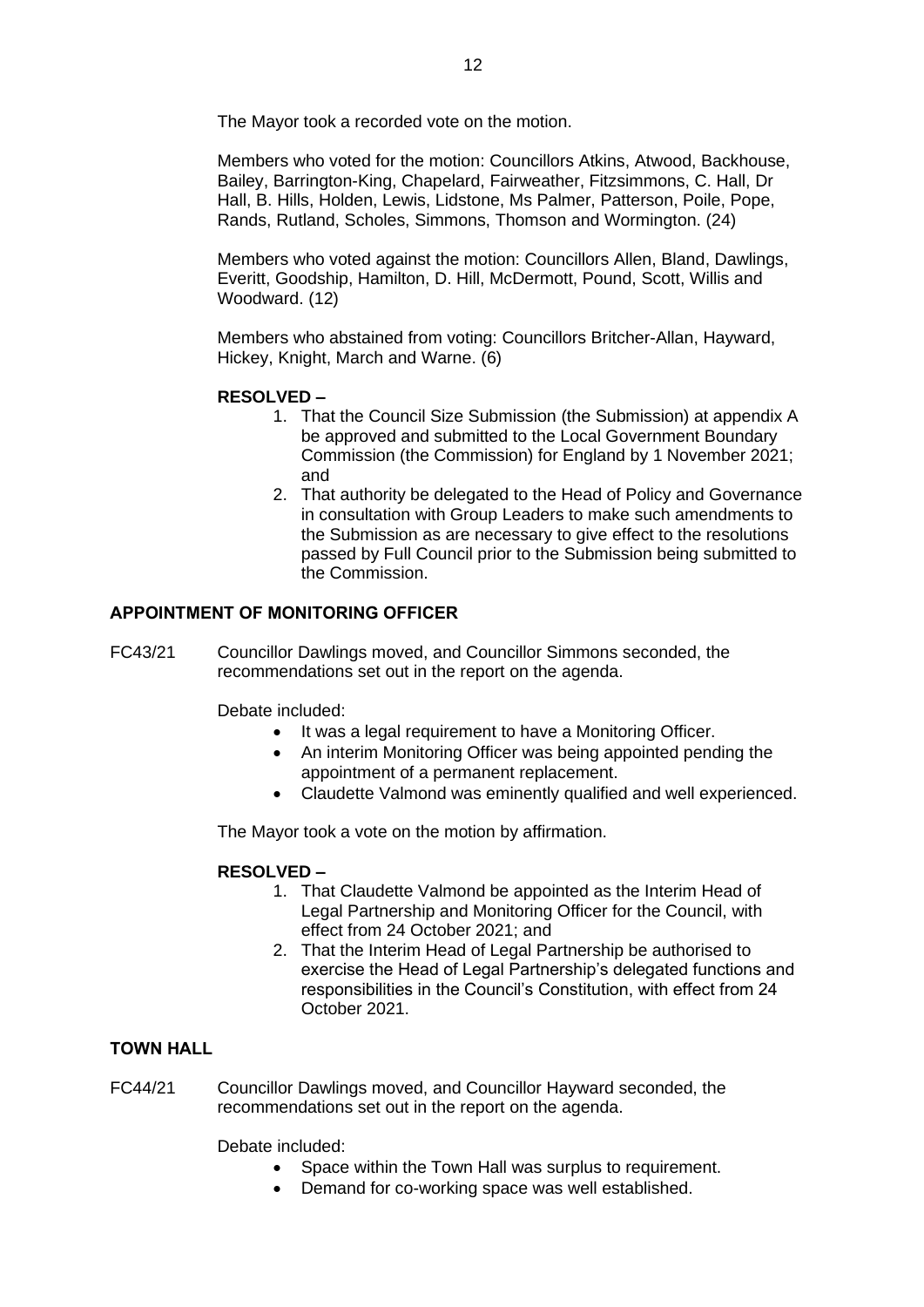- Three companies had set out different models of operating such a scheme which informed the preparation of an Invitation to Tender.
- A full procurement process would be undertaken but at pace to maximise the opportunity.
- Renting part of the Town Hall would provide much needed income.
- Facilities would be improved, including for the Council's own staff.
- Wider economic benefits would come from attracting more workers to the town centre.
- The Council would retain ownership of the building.
- The cross-party working group would continue to be fully involved as work developed.
- Major alterations to the building were not expected as the mixedoffice arrangement seems to be in line with current market demands. Some investment would be needed.
- The cost to the Council would depend on reaching an agreement to balance short-term investment and long-term returns.
- The proposed budget was not the size of the investment by the Council but would provide a framework on which an agreement would be negotiated, in a process similar to the Council's normal method of approving capital expenditure, subject to further decision-making procedures.
- The proposals were an opportunity to improve the conditions and wellbeing of council staff.
- Improvements would contribute towards the Council's target to be carbon neutral by 2030.
- The proposals were exciting and a tribute to cross-party working.
- The majority of the council's income came from sources other than taxes, so the council needed to increase alternative income.
- Caution was needed over approving a large capital budget without a business case or forecasts and delegating the authority to raise and spend the budget to officers.
- The decision to award a contract should be subject to formal decision-making.
- The budget was to indicate the seriousness of the Council in moving forward and to strengthen the Council's negotiating position.

The Mayor took a vote on the motion by affirmation.

## **RESOLVED –**

- 1. That a capital budget of up to £5m be established to enable the conversion of the Town Hall for co-working;
- 2. That the Head of Economic Development & Property, s151 Officer and Monitoring Officer in consultation with the Portfolio Holder for Finance & Governance be delegated authority to release the budget subject to the Council entering into contract with a coworking provider who has satisfied the Council's due diligence and provided a sound business case; and
- 3. That the s151 Officer in consultation with the Portfolio Holder for Finance and Governance be delegated authority for the identification of the source of the funding which may include borrowing or external funding.